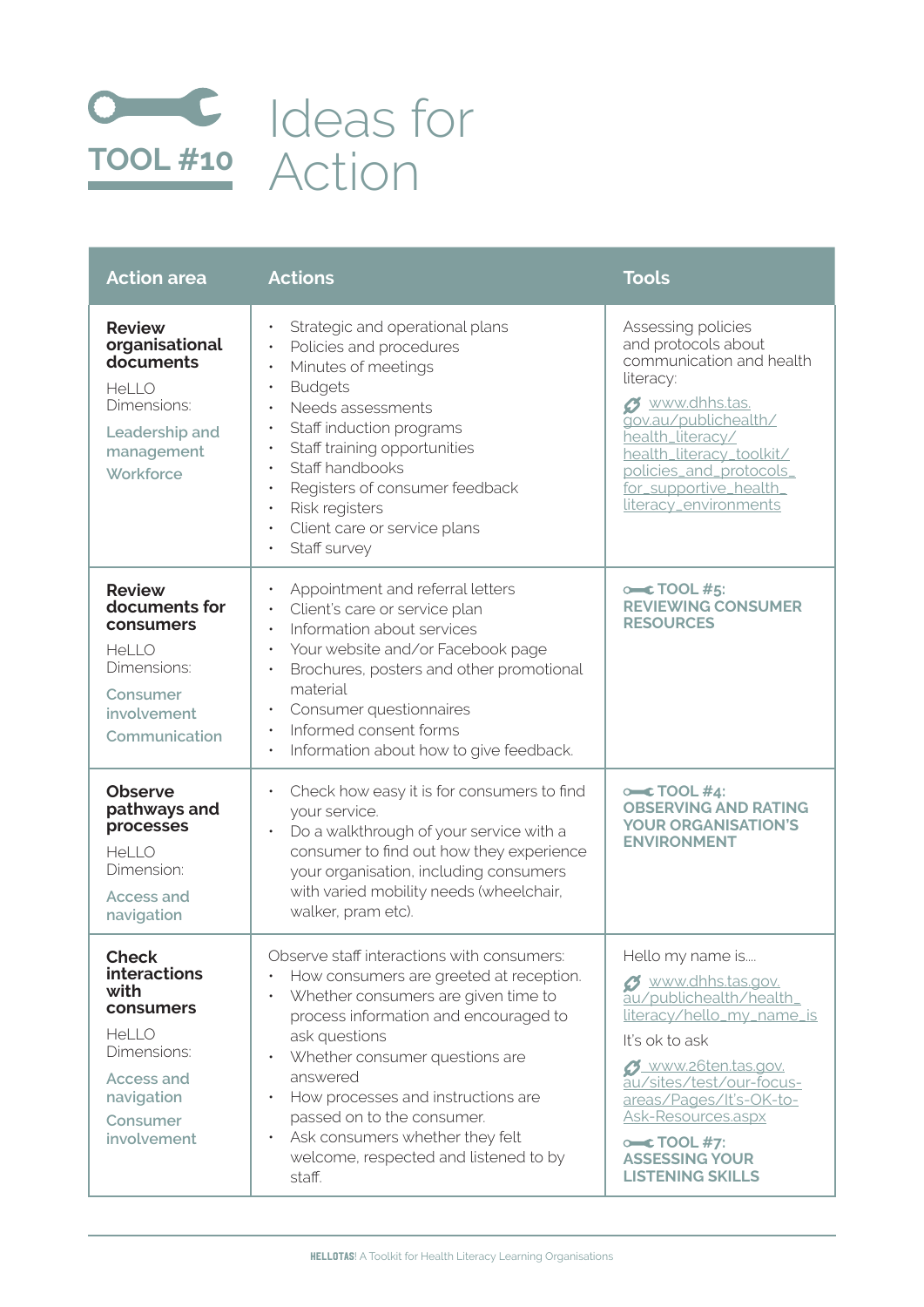| Observe your<br>organisation's<br>environment<br>HeLLO<br>Dimension:<br><b>Access and</b><br>navigation                    | Check out your facilities:<br>Is water freely available?<br>Are tissues freely available?<br>Are there accessible toilets?<br>Look at signage:<br>Are signs clear?<br>Are toilets and exits clearly marked?<br>Are there only as many signs as<br>necessary?<br>Reflect on processes:<br>Is it clear what to do when you first enter<br>the service?<br>Is it clear what you can do if you have a<br>question or need help?                      | $\leftarrow$ TOOL #3:<br><b>OBSERVING AND RATING</b><br><b>YOUR ORGANISATION'S</b><br><b>ENVIRONMENT</b>                                                                                                                                              |
|----------------------------------------------------------------------------------------------------------------------------|--------------------------------------------------------------------------------------------------------------------------------------------------------------------------------------------------------------------------------------------------------------------------------------------------------------------------------------------------------------------------------------------------------------------------------------------------|-------------------------------------------------------------------------------------------------------------------------------------------------------------------------------------------------------------------------------------------------------|
| <b>Interview staff</b><br>HeLLO<br>Dimension:<br>Workforce                                                                 | Explore your colleagues' awareness of<br>$\bullet$<br>health literacy and how it is practised in<br>your organisation.<br>Seek feedback on whether your<br>organisational documents are easy for<br>staff to use.                                                                                                                                                                                                                                | $oc$ TOOL #1:<br><b>HEALTH LITERACY FACT</b><br><b>SHEET</b><br>$\leftarrow$ TOOL #7:<br><b>ASSESSING YOUR</b><br><b>LISTENING SKILLS</b>                                                                                                             |
| <b>Interview</b><br>consumers<br><b>HeLLO</b><br>Dimensions:<br><b>Access and</b><br>navigation<br>Consumer<br>involvement | Ask consumers whether they:<br>are clear about the purpose of their<br>appointment or visit<br>understand what they need to do<br>following an appointment or visit<br>have had their questions answered<br>$\bullet$<br>have experienced challenges in getting<br>$\bullet$<br>health services<br>have found services helpful and<br>supportive.<br>Note: You will need to get permission<br>from consumers for observations and<br>interviews. | $\sim$ TOOL #6:<br><b>SURVEYING</b><br><b>CONSUMERS</b><br>TasCOSS 'How To' guides<br>Ø www.tascosslibrary.org.<br>au/how-to:<br>How to plan and run a<br>focus group<br>How to do a semi-<br>structured interview<br>How to do a snap shot<br>survey |
| <b>Interview</b><br>other service<br>providers<br><b>HeLLO</b><br>Dimension:<br>Access and<br>navigation                   | Explore other service providers:<br>understanding of your organisation and<br>what you do<br>ideas on how you can work together to<br>$\bullet$<br>meet the needs of consumers such as<br>joint projects, better referral pathways,<br>ways to share feedback from consumers.                                                                                                                                                                    | FindHelpTAS<br><b>3</b> www.findhelptas.org.<br>au/                                                                                                                                                                                                   |
| <b>Interview</b><br>people in the<br>community<br>HeLLO<br>Dimension:<br>Meeting the<br>needs of diverse<br>communities    | Ask people in the community:<br>whether they know about your<br>organisation<br>what services they need<br>how they think you should promote your<br>service<br>for any ideas they may have to improve<br>your organisation.                                                                                                                                                                                                                     |                                                                                                                                                                                                                                                       |